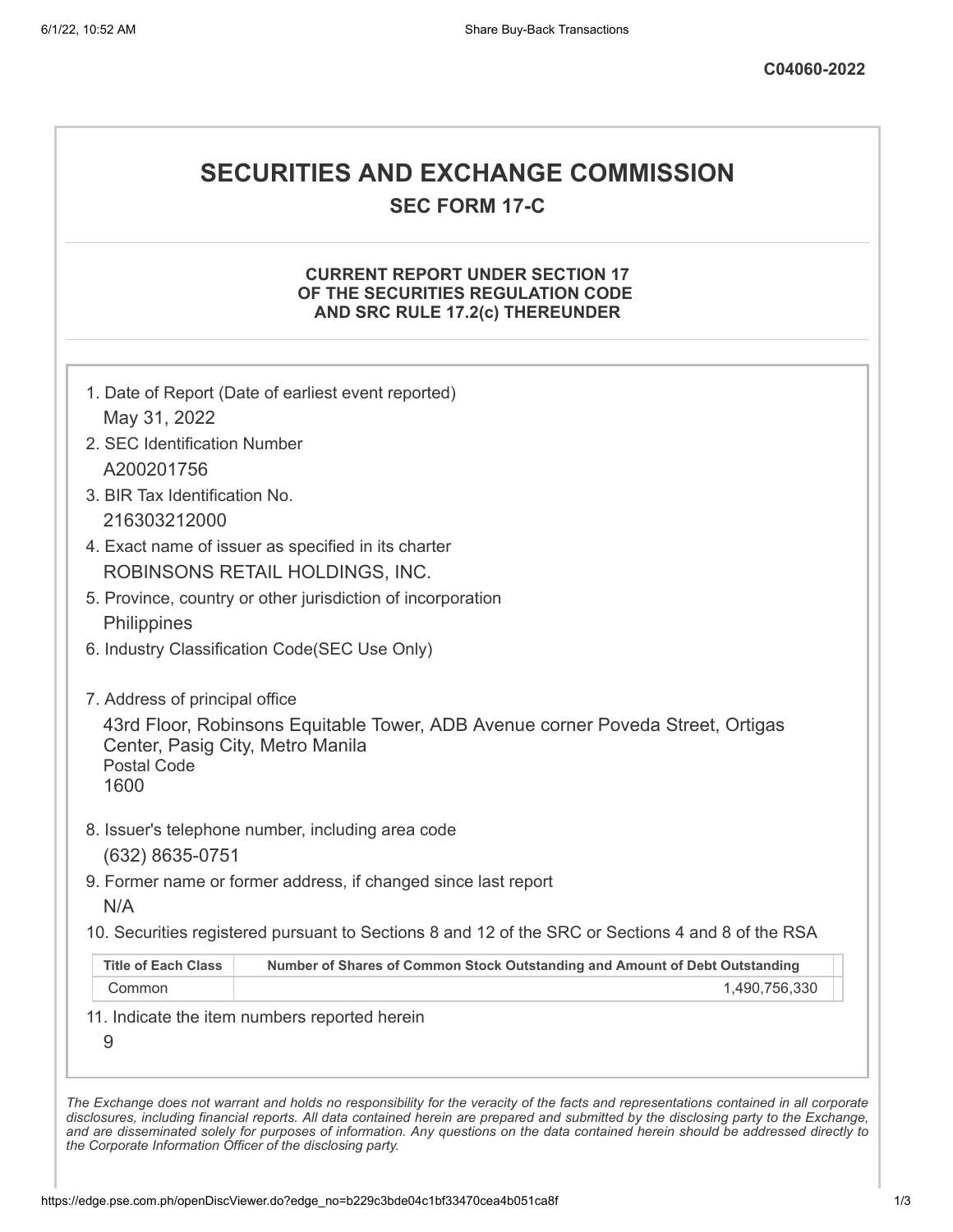6/1/22, 10:52 AM Share Buy-Back Transactions



# **Robinsons Retail Holdings, Inc. RRHI**

### **PSE Disclosure Form 9-1 - Share Buy-Back Transactions** *References: Section 9 of the Revised Disclosure Rules*

#### **Subject of the Disclosure**

Robinsons Retail Holdings, Inc. Share Buy-Back Transaction

**Background/Description of the Disclosure**

Share buyback on May 31, 2022.

The Board of Directors of RRHI approved the share buyback program of Php2.0 billion on March 9, 2020. The Board of Directors of RRHI approved the extension of the share buyback program for the additional amount of Php2.0 billion on February 26, 2021.

On February 11, 2022, the Board of Directors of RRHI approved to further extend the share buyback program for the additional amount of Philippine Pesos: One Billion (Php1,000,000,000.00)

On April 27, 2022, the Board of Directors of RRHI approved to further extend the share buyback program for the additional amount of Philippine Pesos: One Billion (Php1,000,000,000.00)

The total amount allotted for the share buyback is Philippine Pesos: Six Billion (Php6,000,000,000.00).

## **Type of Securities**

Common

Preferred N/A

Others N/A

## **Details of Share Buy-Back Transaction(s)**

| <b>Date of Transaction</b> | <b>Number of Shares Purchased</b> | <b>Price Per Share</b> |
|----------------------------|-----------------------------------|------------------------|
| May 31, 2022               | 670                               | 51.75                  |
| May 31, 2022               | 1,110                             | 51.80                  |
| May 31, 2022               | 2,810                             | 52.00                  |
| May 31, 2022               | 520                               | 52.05                  |
| May 31, 2022               | 10                                | 52.10                  |
| May 31, 2022               | 500                               | 51.80                  |
| May 31, 2022               | 400                               | 51.85                  |
| May 31, 2022               | 100                               | 51.90                  |
| May 31, 2022               | 19,280                            | 53.20                  |
| May 31, 2022               | 1,800                             | 53.60                  |
|                            | 27,200                            |                        |

#### **Effects on Number of Shares**

|                           | <b>Before</b> | After         |
|---------------------------|---------------|---------------|
| <b>Outstanding Shares</b> | 1,490,783,530 | 1.490.756.330 |
| <b>Treasury Shares</b>    | 85,705,830    | 85,733,030    |